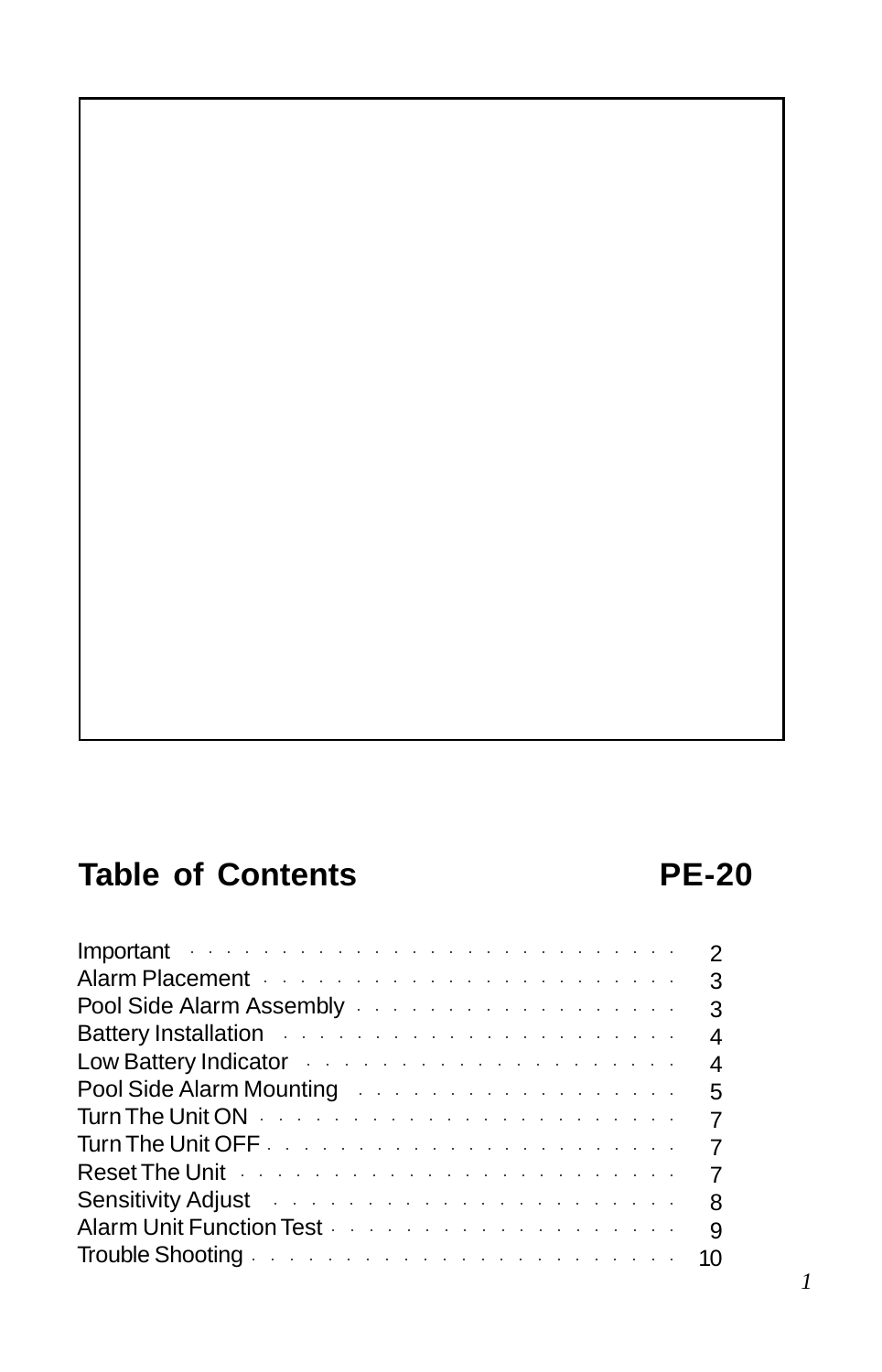# **IMPORTANT-Please read first**

Congratulations on your purchase of the most advanced and affordable technology available for protecting your pool.

**This product does not replace the need for adult supervision of all persons in the pool area. It is not a life saving device. It is an aid to a multi level program of pool safety including adult supervision, knowledge of CPR and swimming instruction for all persons using the pool. It is an intended for use on residential pools only and the manufacturer assumes n responsibility for injuries or consequential property damage while this product is in use on a swmming pool. Proper installation and maintenance are the sole responsibility of the pool owner.**

# **Warranty**

- To the original purchaser of this product, SmartPool Inc. warrants the product to be free from defective materials and workmanship within six months of the date of purchase or receipt. See your warranty certificate for details
- Warranty questions are handled directly with SmartPool. DO NOT RETURN TO YOUR DEALER.

For installation questions, call 1-877-799-7665 (toll free) weekdays

1 - 4 pm EST Mondays to Friday.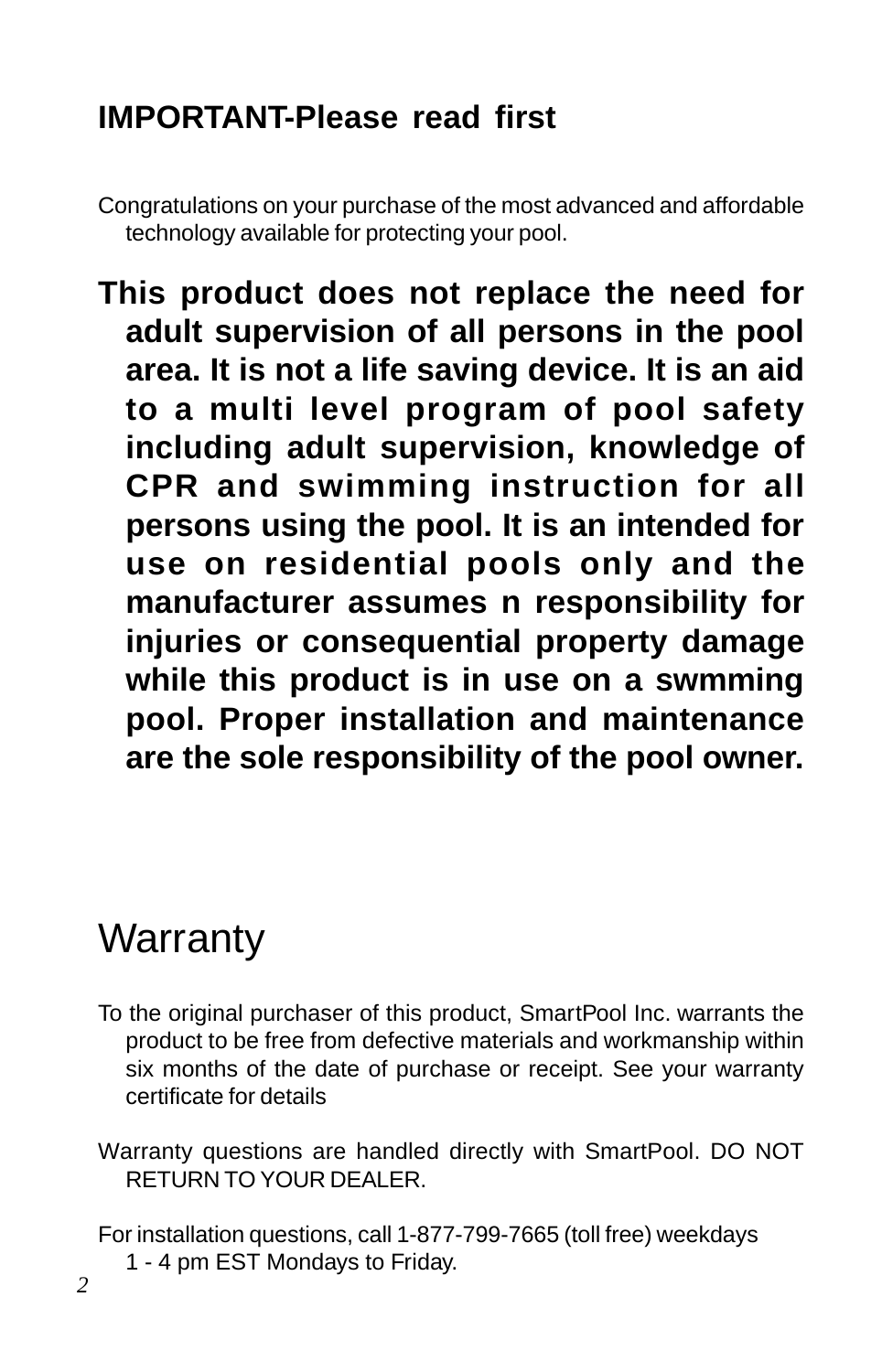

# **Pool Side Alarm Assembly**

- The POOLEYE pool side alarm comes with a control head and a separate sensor tube. Before the unit can be used, the two pieces must be assembled together as follows:
- Locate the phone jack at the bottom of the control head, and a phone plug coming out from one end of the sensor tube. Place this phone plug into the phone jack.
- Gently push the tube into the bottom of the control head. The sensor tube end should fit snugly into the bottom of the control head.

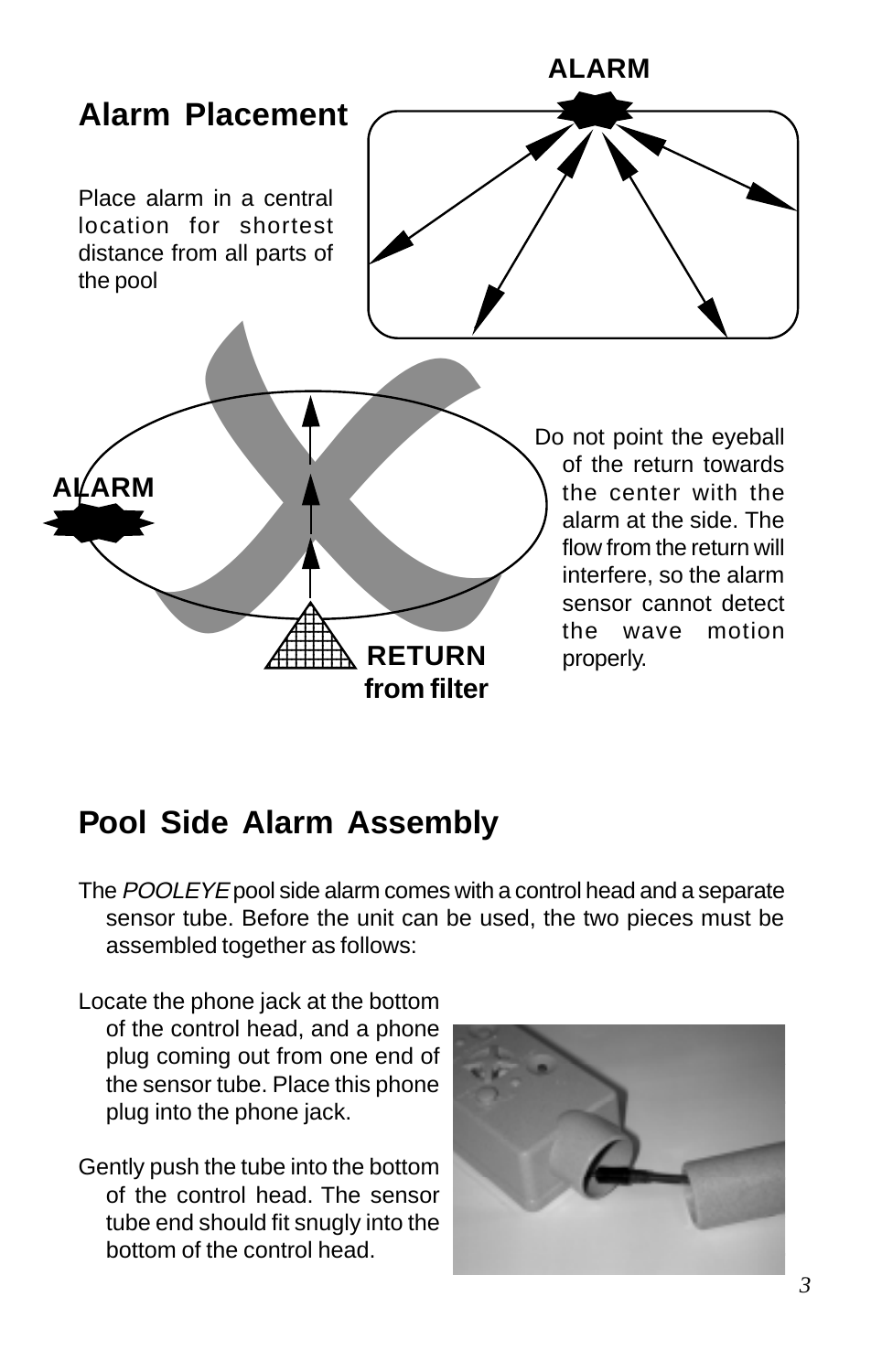# **Battery Installation**

The pool side alarm is designed to be powered by a standard 9V alkaline battery.

After installing battery, press the  $\textbf{TEST}$  button located at the front on the control unit. The alarm will sound either one beep, or 5 consecutive beeps. This will depend whether the unit is turned ON or OFF.





# **Low Battery Indicator**

The unit has a built-in microprocessor which automatically monitors the 9V battery level. When this battery is running low, it will sound a chirping tone approximately once every 60 seconds. Simply replace the 9V battery with a new one when this occurs.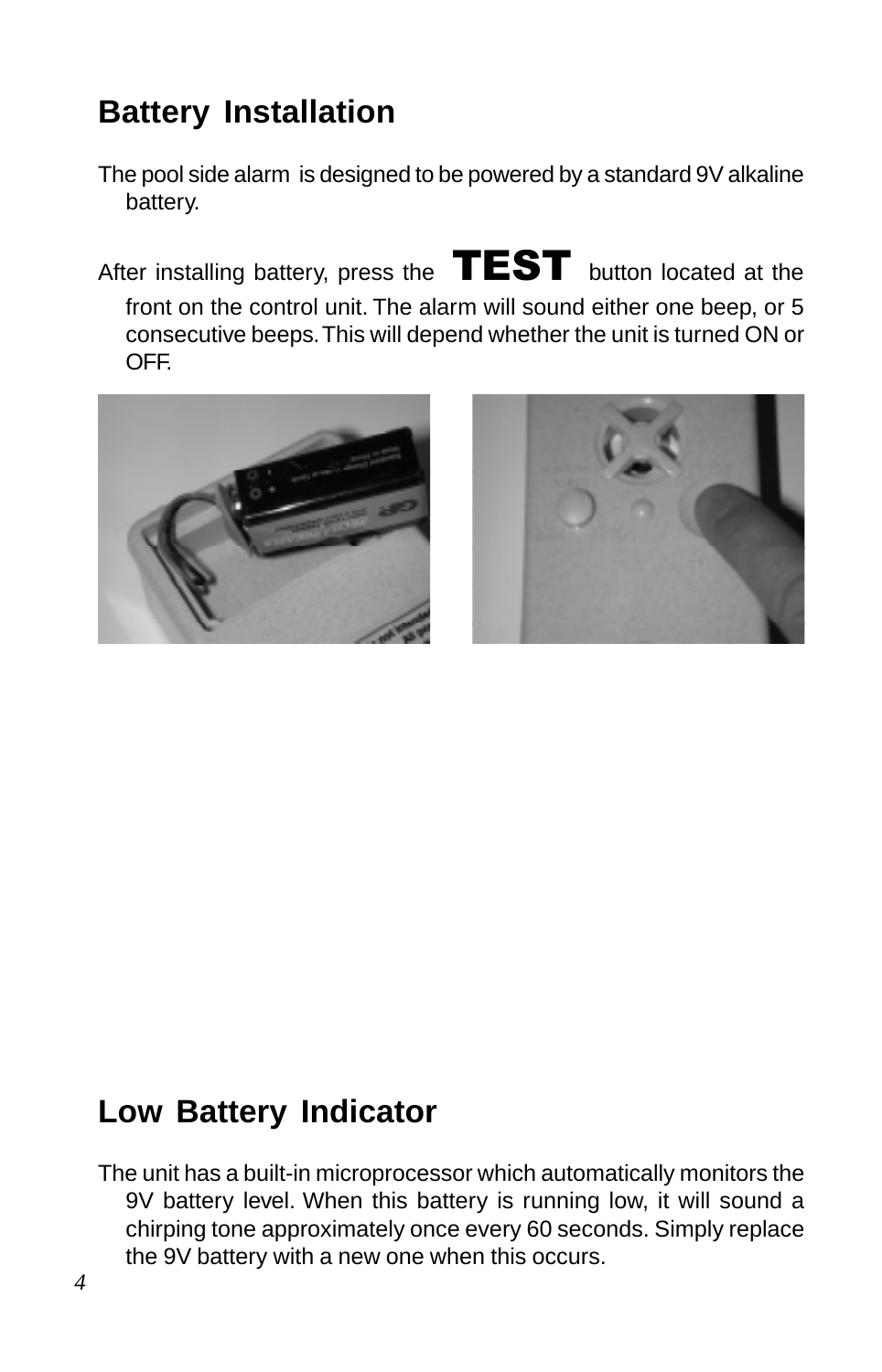# **Pool Side Alarm Mounting**

### **1. Ladder Mounting**

Two pairs of "W" shaped plastic clamps are provided to mount the unit onto a standard

1.9" round pool ladder. For a 1.7" or 1.5" diameter round ladder, use the adaptors as shown.





#### The unit must be mounted upright

and rigidly to the ladder, otherwise it will not function properly.

### **2. Deck Mounting**

A powder coated stainless steel bracket and two sets of "U" shaped plastic clamps are used to mount the unit along the deck of in-ground pools. The metal deck can be either be bolted onto the deck by the two stainless steel screws, or by 4 sets of 3M Dual-Lock pads. If your pool has a concrete deck, we suggest you coat the deck with water-proof paint in the area you will be placing the tape. The water-proof paint will prevent calcium migration that will attack the adhesive. Ensure the area is dry and clean before you mount the metal bracket. Press the bracket down firmly. The adhesive will develop a strong bond under pressure.



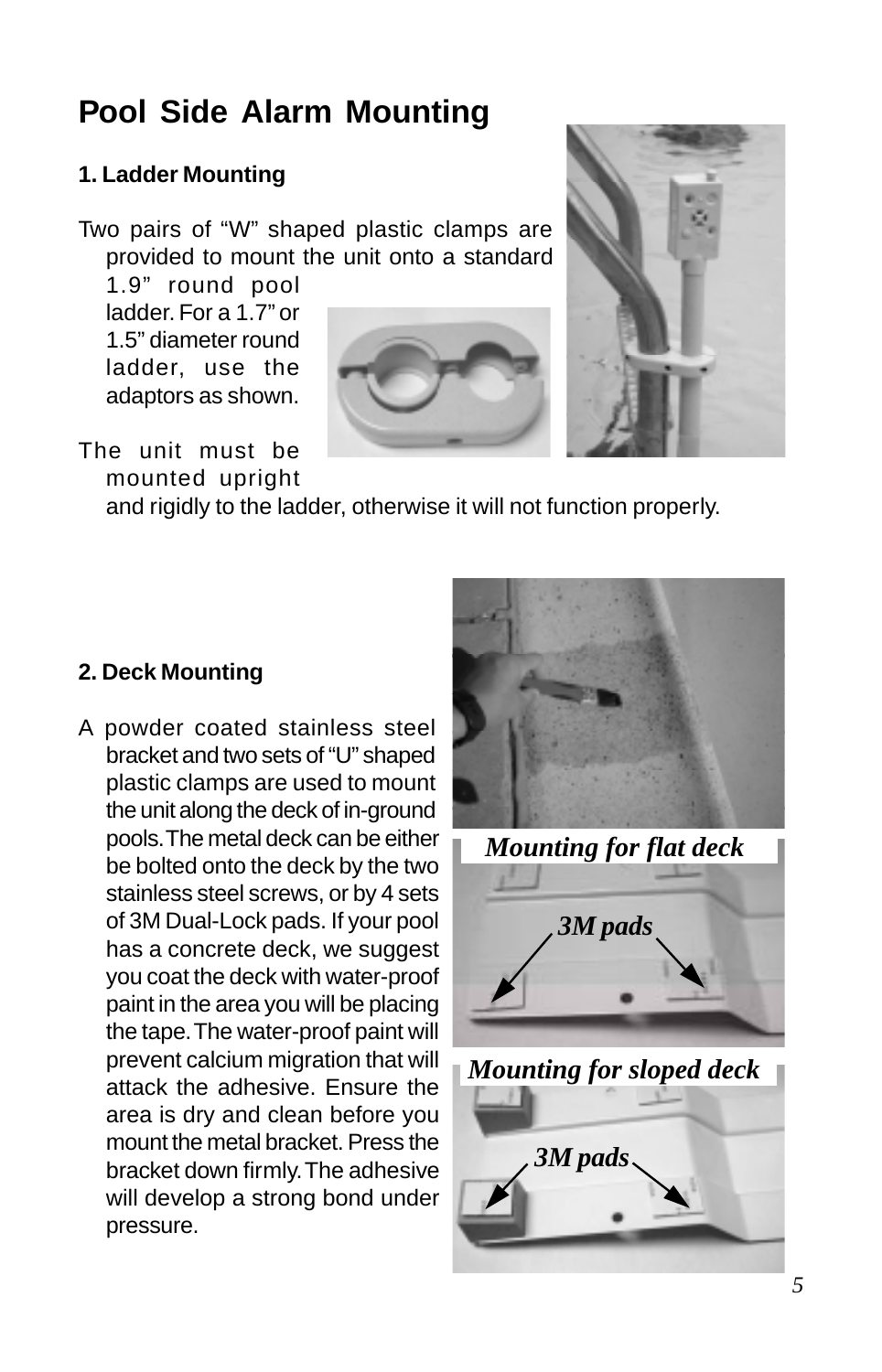If the deck has a sloped edge, attach the two square plastic pieces to the end of metal bracket to make it level. Use the thicker square piece for greater gradient slope. It is important to make the bracket level so that the alarm unit can be held vertically.

Clamp the unit onto this metal bracket by the 2 sets of "U" shaped plastic clamps. Tighten the screws, but do not strip the threads.



*Plastic Clamps*

Place the unit such that the wide side of the moving sensor



is parallel to the side of swimming pool wall.



Check the sensor in the water. The sensor is buoyant and should stay upright. If the

sensor lies on its side, please contact your SMARTPOOL immediately. The sensor must remain in an upright position while it is in the water

If you have to place the unit near the return, heavy water current may set off the alarm. If this happen, put the sensor cap onto the sensor cage as shown. Place the sensor cap against the water current.

Please note that sensor cage with a sensor cap will reduce the sensitivity of the unit. Check the unit function according to that described in the Sensitivity Adjust before use.

**NOTE: The deflector will reduce sensitivity. Test the alarm unit as described in Sensitivity Adjust section before use**

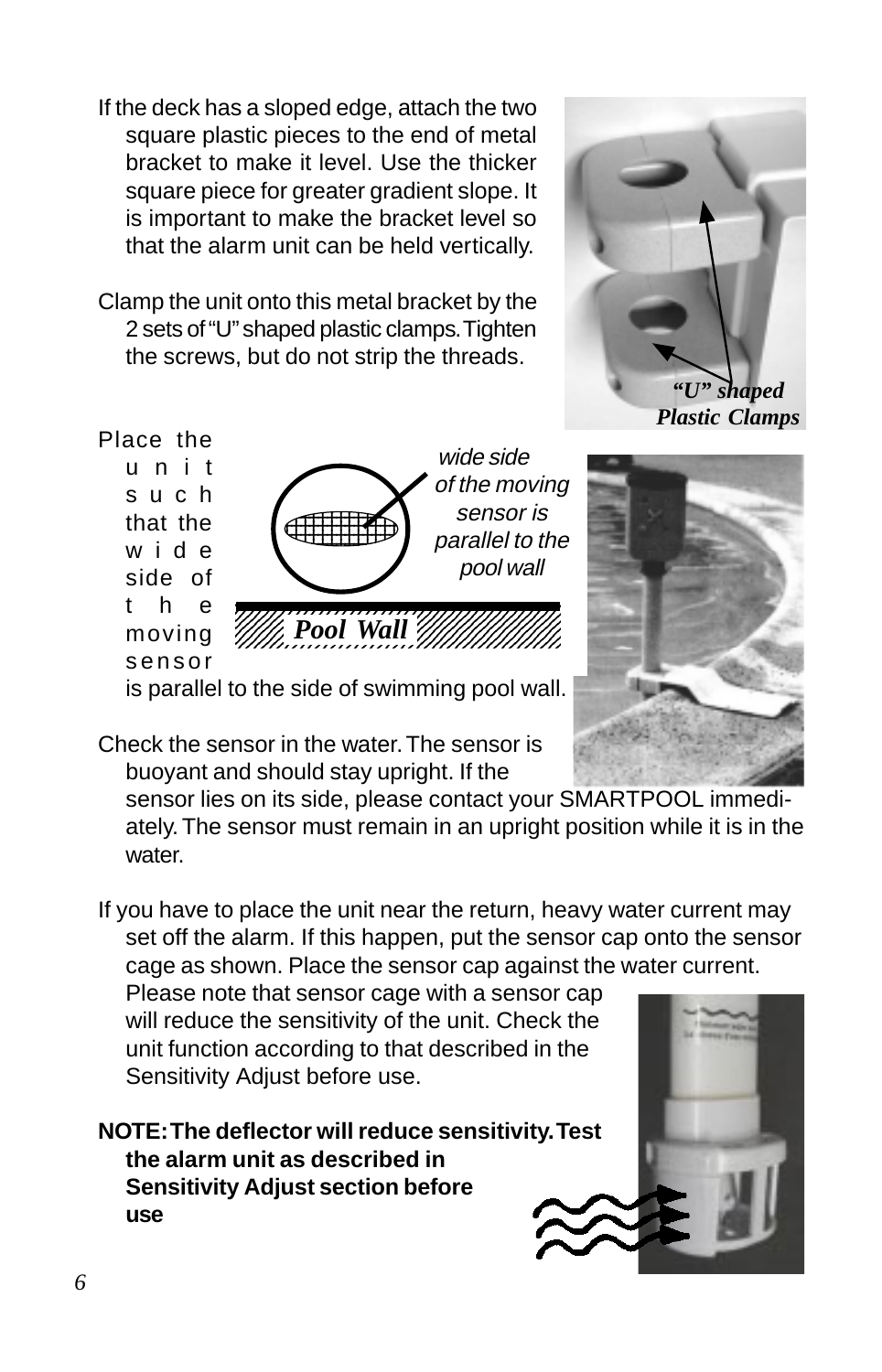# **Turn the unit ON**

Press the green ON button and the unit will sound one short beep to indicate it is on. The alarm siren will sound when the sensor picks up any water wave motion. Therefore you should wait a few minutes for the water wave to settle down before turning on the unit.



If the alarm goes off immediately after you hit this green ON button, recheck the mounting of the alarm unit. If the unit is not securely mounted, pushing the control head will cause the alarm to sound off. If the alarm continues to sound off whenever it is turned on, please read the Sensitivity Adjust section.

# **Turn the unit OFF**

Press and hold both the green ON and the yellow RESET button simultaneously for 3 seconds, until you hear 5 consecutive beeps. The unit is now turned OFF.



### **Reset the unit**

Press the yellow RESET button to turn OFF the siren. This will reset the unit to the ON state automatically.

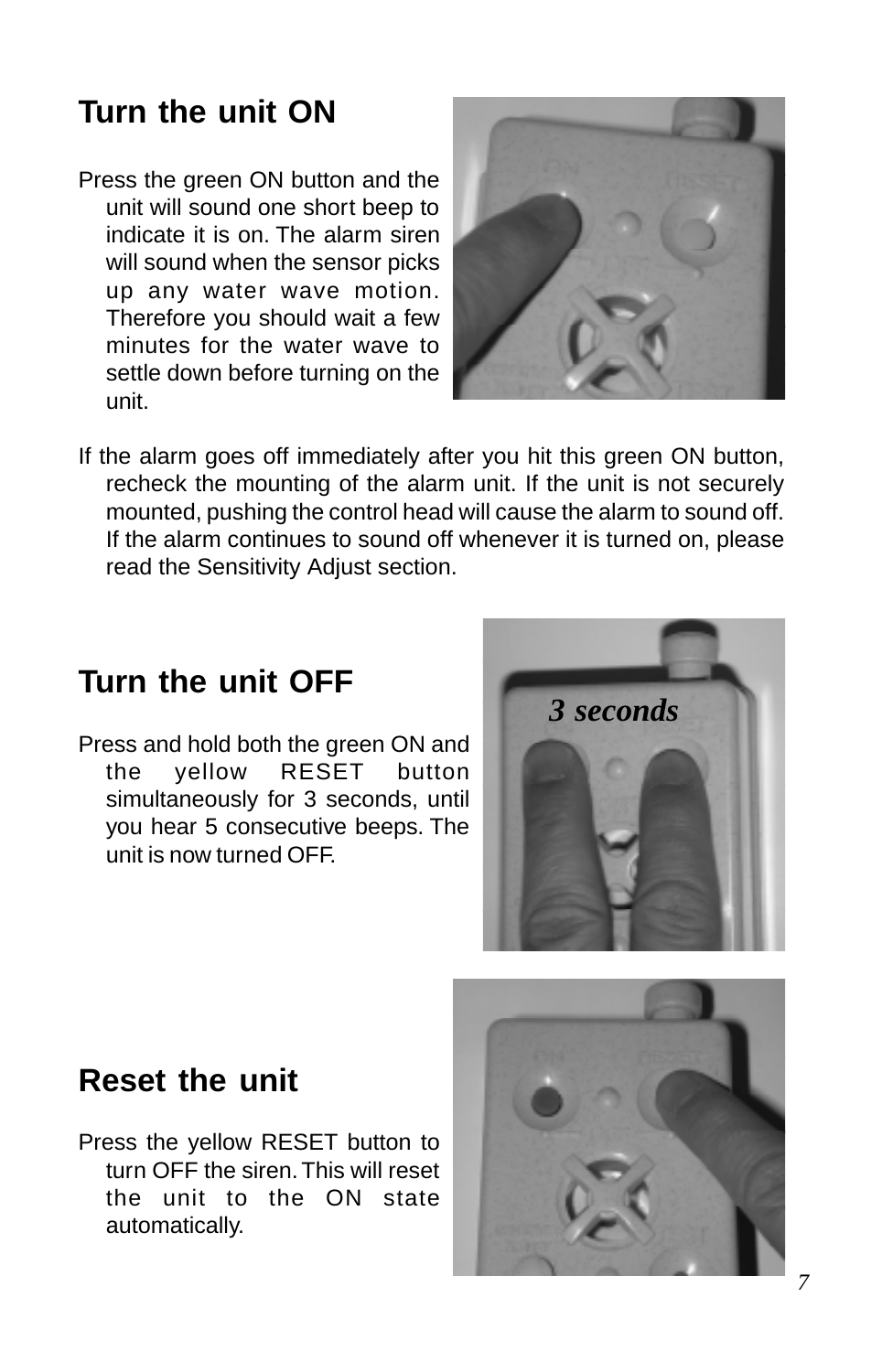# **Sensitivity Adjust**

### **1. Sensitivity adjust switch**

- The most effective way to adjust the sensitivity is to move the sensor adjust piece located at the bottom of the sensor tube.
- Loosen the two screws on the bottom of the sensor.
- Move the plastic piece with the pointer pointed to "H" if you want higher sensitivity or to "L" if you want lower sensitivity. The unit is preset at factory to "H"





- If you have to place the unit near the return water flow, snap the cap onto the sensor cage facing the direction of water flow. See Pool Side alarm Mounting.
- NOTE: The cap will reduce sensitivity. Test the unit as decribed in Alarm Unit Function Test before use.

### **2. Depth of immersion**

The patented design sensor can pick up underwater wave motion caused by an object falling into water. The sensitivity of this sensor is dependent on the depth of immersion. The unit will be more sensitive if it is placed closer to the water surface.

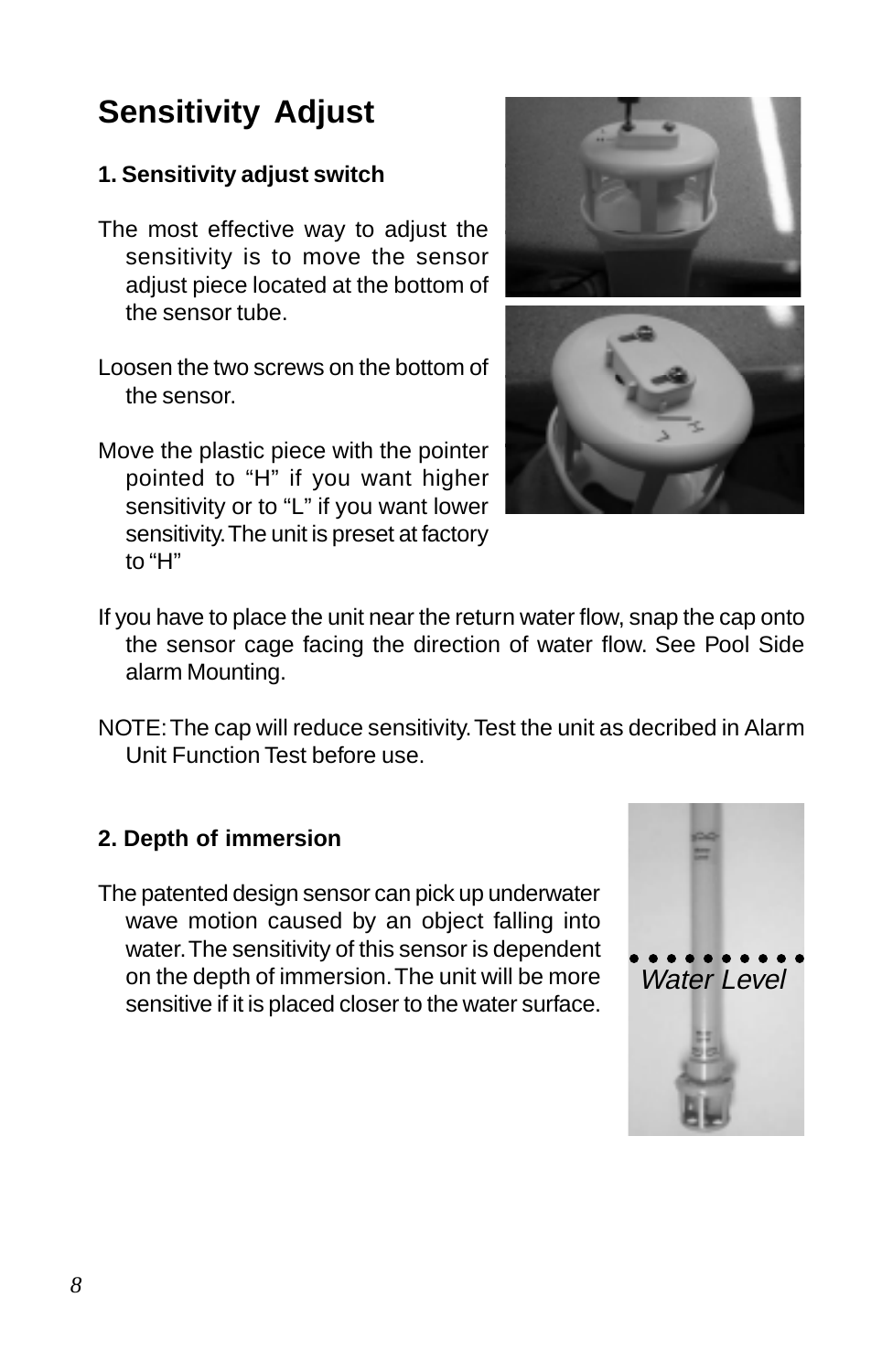# **Alarm unit function test**

Fill a 5 Gal pail 1/3 full with water and drop the pail from a height of a few inches from the surface of water. The wave created should activate the alarm. If this test is unsucessful, adjust the sensitivity (refer to Sensitivity Adjust section).

### **Between each weight drop test, you should turn the unit OFF. Then wait until the water settles.**

Repeat the same process at all locations of your pool. If the alarm fails to sound, move the alarm unit to another position and try again. If you find a dead zone in your pool, this may be an indication that your pool needs a second alarm unit.



Do not use the unit until the test results are satisfactory.

#### **IMPORANT NOTES:**

- **If the underwater wave motion is unsettled, the alarm siren will sound when you release the button. In this case, turn OFF the unit until the water settles down, and then turn the unit ON again.**
- **Pools larger than 18 feet by 36 feet, L-shaped, or some other free form pools, may require more than one pool side alarm for effective monitoring.**
- **The pool side alarm unit should be able to detect an object that weighs over 15 lbs.**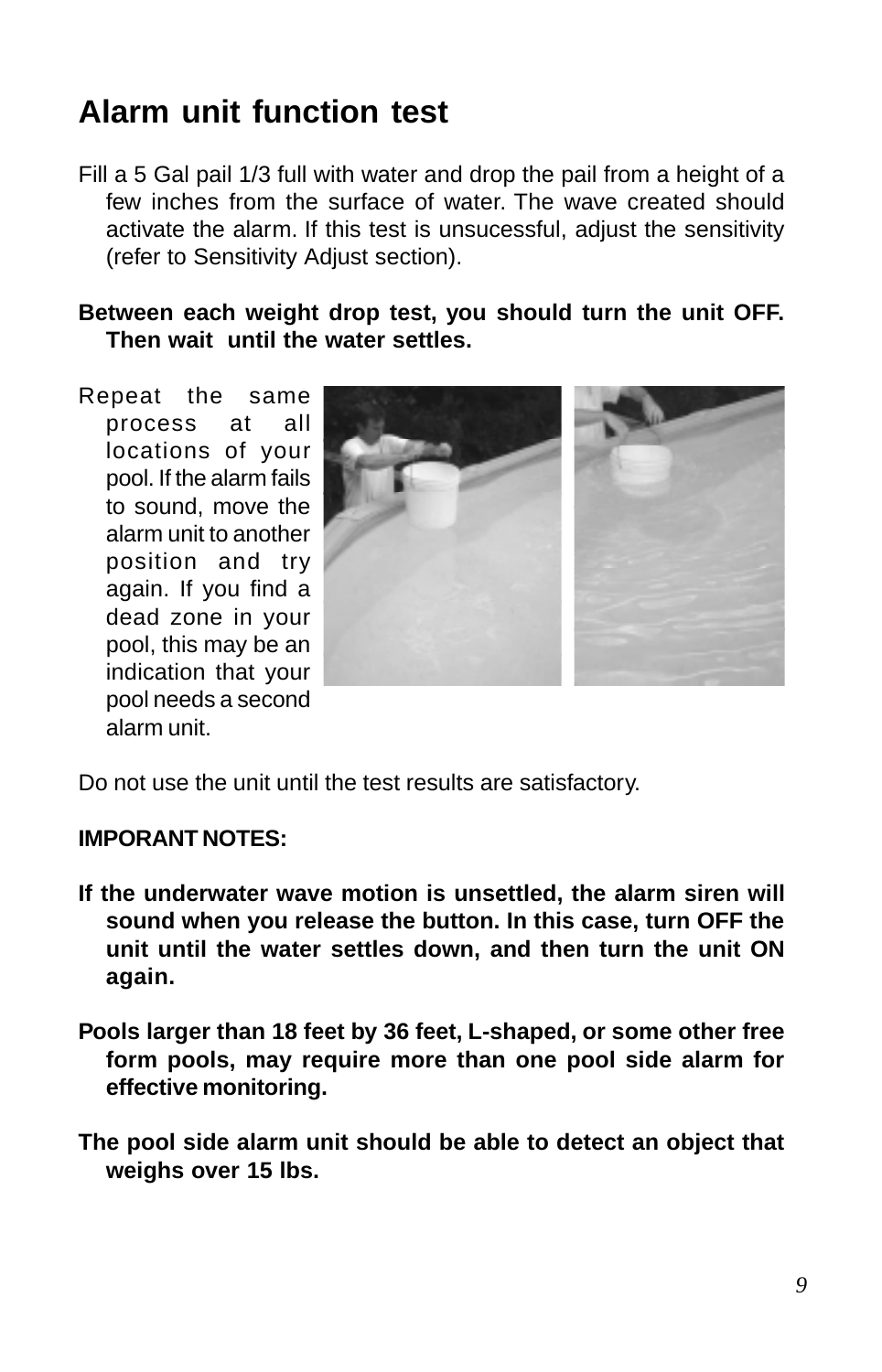# **Trouble Shooting**

### **Q. Alarm unit cannot detect underwater wave signal**

- $\star$  Check the unit by hitting the TEST button. If the unit does not give any beep, replace the 9V battery with a new one.
- $\star$  Check the phone jack connection between the sensor tube and the alarm unit control head. Make sure it is connected properly. Check the sensitivity setting on the bottom of the underwater
- $\star$  sensor and the depth of the sensor into the water.

### **Q. The alarm unit gives frequent false alarms**

Check the unit installation. Make sure it is mounted rigidly and

- $\star$  straight upright. If the unit can be moved sidewise under strong wind, it indicates the unit is not mounted rigidly. Check the sensitivity setting. The sensitivity may be set too
- $\star$  high.
	- The sensor can detect any water disturbance including the flow
- $\star$  from the filter pump. Place the alarm unit away from the return, or put a deflector cap on the sensor cage.

### **Q. The poolside alarm unit siren cannot be turned OFF**

Push and hold BOTH the green button and yellow button for 3

- $\star$  seconds until you hear 5 consecutive beeps. Wait until the water settles down before you turn on the unit
- $\star$  again.

### **Q. Pool alarm sounds off when I use my pool cleaner**

 $\star$  Your pool cleaner can create the same type of water disturbance as that created by a child falling into water. Therefore the pool alarm will be set off if you activate your automatic pool cleaner while the alarm is ON.

SmartPool Inc. 575 Prospect Street Lakewood NJ 08701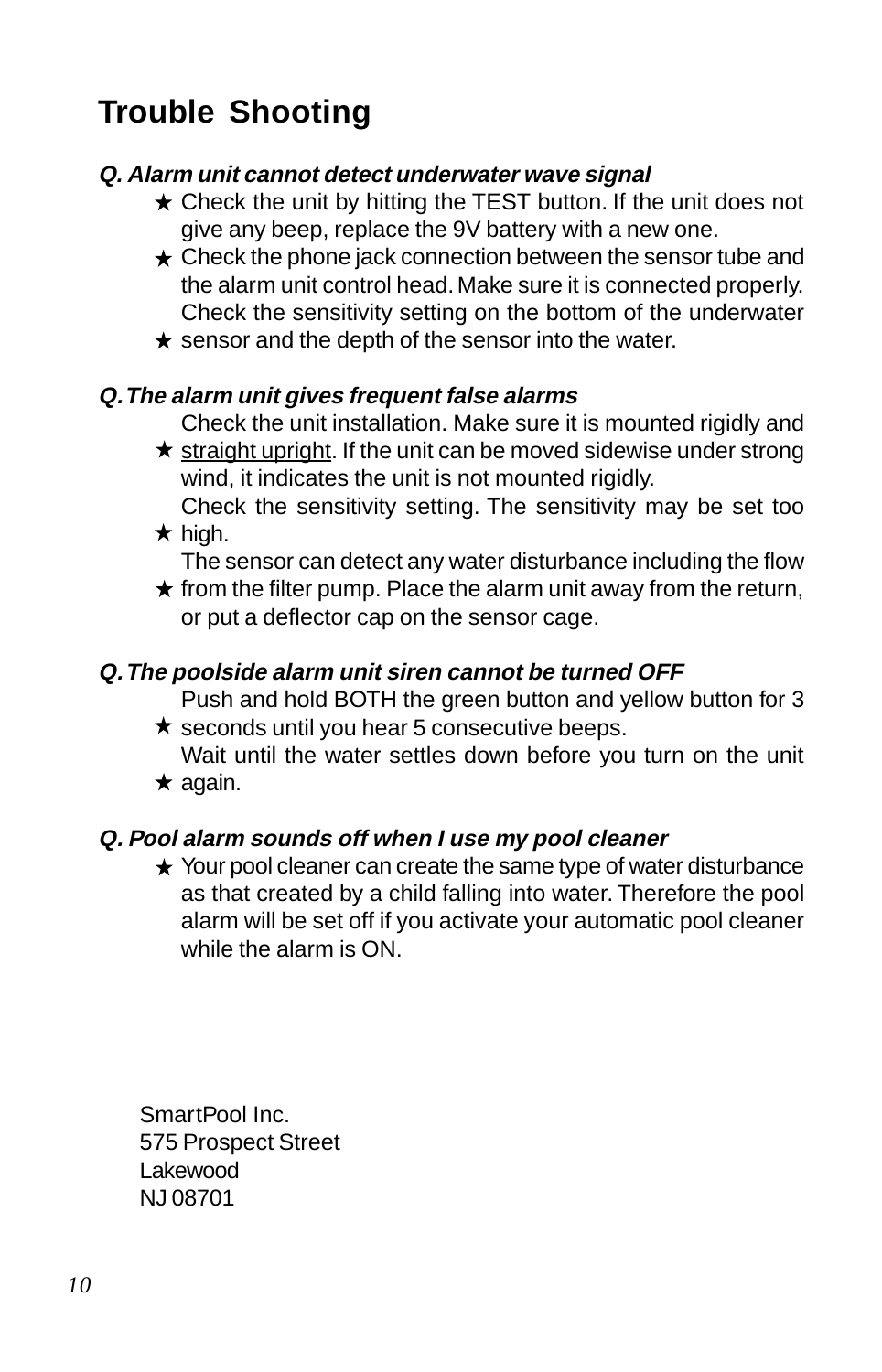# **Table des matières**

| Indicateur de pile faible et al., and a series and a series and a series of 14                                 |  |  |
|----------------------------------------------------------------------------------------------------------------|--|--|
|                                                                                                                |  |  |
|                                                                                                                |  |  |
| Mettre l'unité hors tension du mateur de la contrattura de la contratta de la contratta de la contratta de la  |  |  |
| Réinitialiser l'unité de la communication de la communistration de la communistration de la communistration de |  |  |
| Réglage de la sensibilité du manuel du manuel de la sensibilité du manuel du manuel de la sensibilité du manue |  |  |
| Tester le fonctionnement de l'unité d'alarme                                                                   |  |  |
| En cas de problèmes et als entre entre en entre en la problèmes et als entre en entre en la proponent de la p  |  |  |
|                                                                                                                |  |  |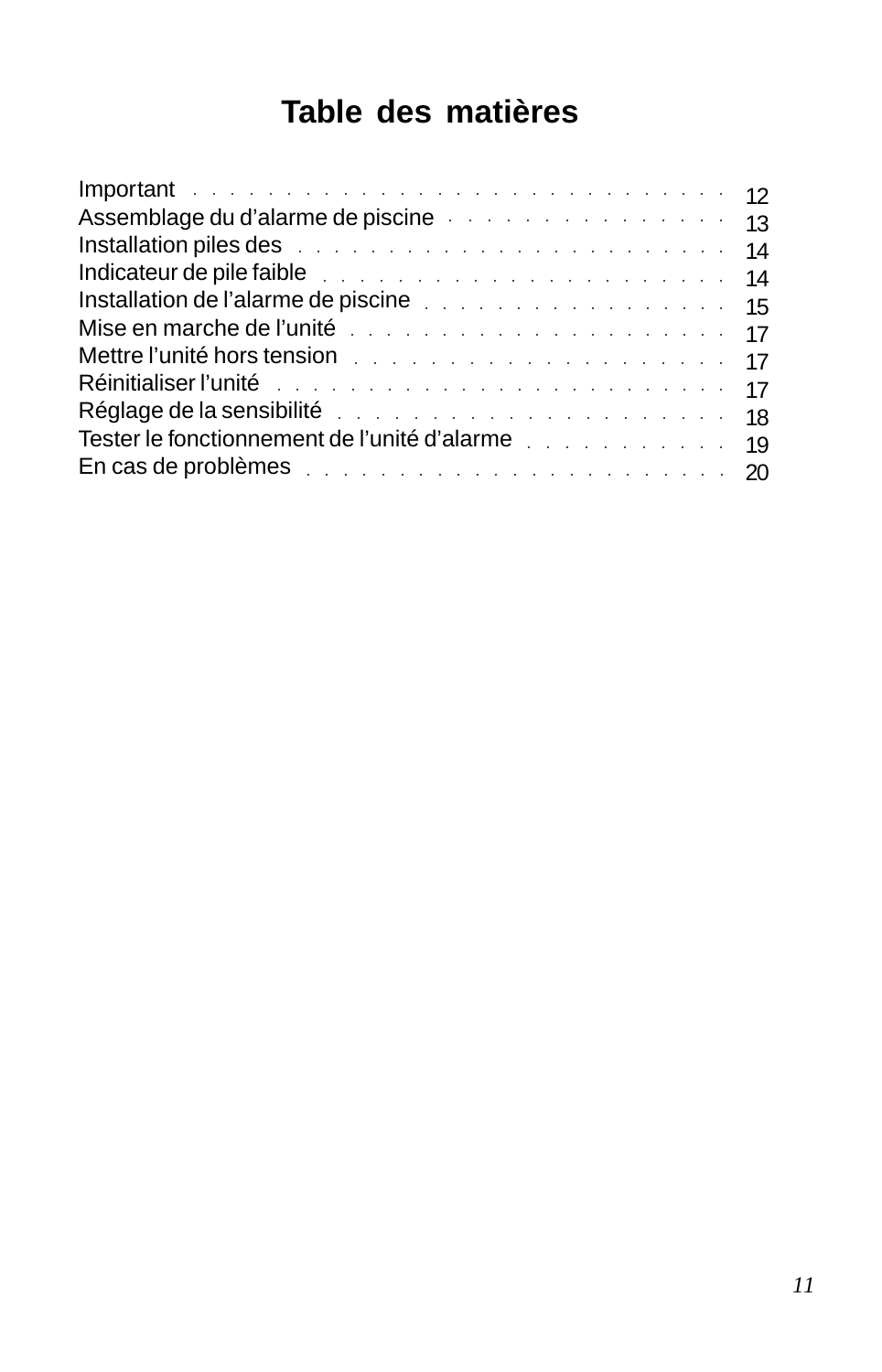### **Important**

**Ce produit ne peut se substituer à la nécessité de surveillance par un adulte de toute personne qui se trouve près de la piscine. Ce produit n'est pas un appareil de sauvetage, mais plutôt un supplément à un programme complet de sécurité qui comprend la surveillance par un adulte, une connaissance de la RCP (resuscitation cardio-pulmonaire), et l'apprentissage de la natation par toute personne qui utilise la piscine. Ce produit n'est destiné qu'à l'utilisation avec une piscine. Le fabricant n'assume aucune responsabilité de blessure ou de dégats matériels résultant de l'utilisation du produit avec une piscine. L'installation correcte et l'entretien du produit sont la seule responsabilité du propriétaire.**

# Garantie

- À l'acheteur original de de ce produit, SmartPool Inc. garantie ce produit d'être exempt de toutes défectuosités tant au niveau matériel qu'au niveau de la fabrication dans les six mois de la date d'achat ou reçu. Voir votre certificat de garantie pour plus de détails.
- Pour des questions sur la garantie, contactez SmartPool directement. NE PAR RENVOYER À VOTRE DÉTAILLANT. APPELEZ SANS FRAIS AU 1-877-799-POOL (7665)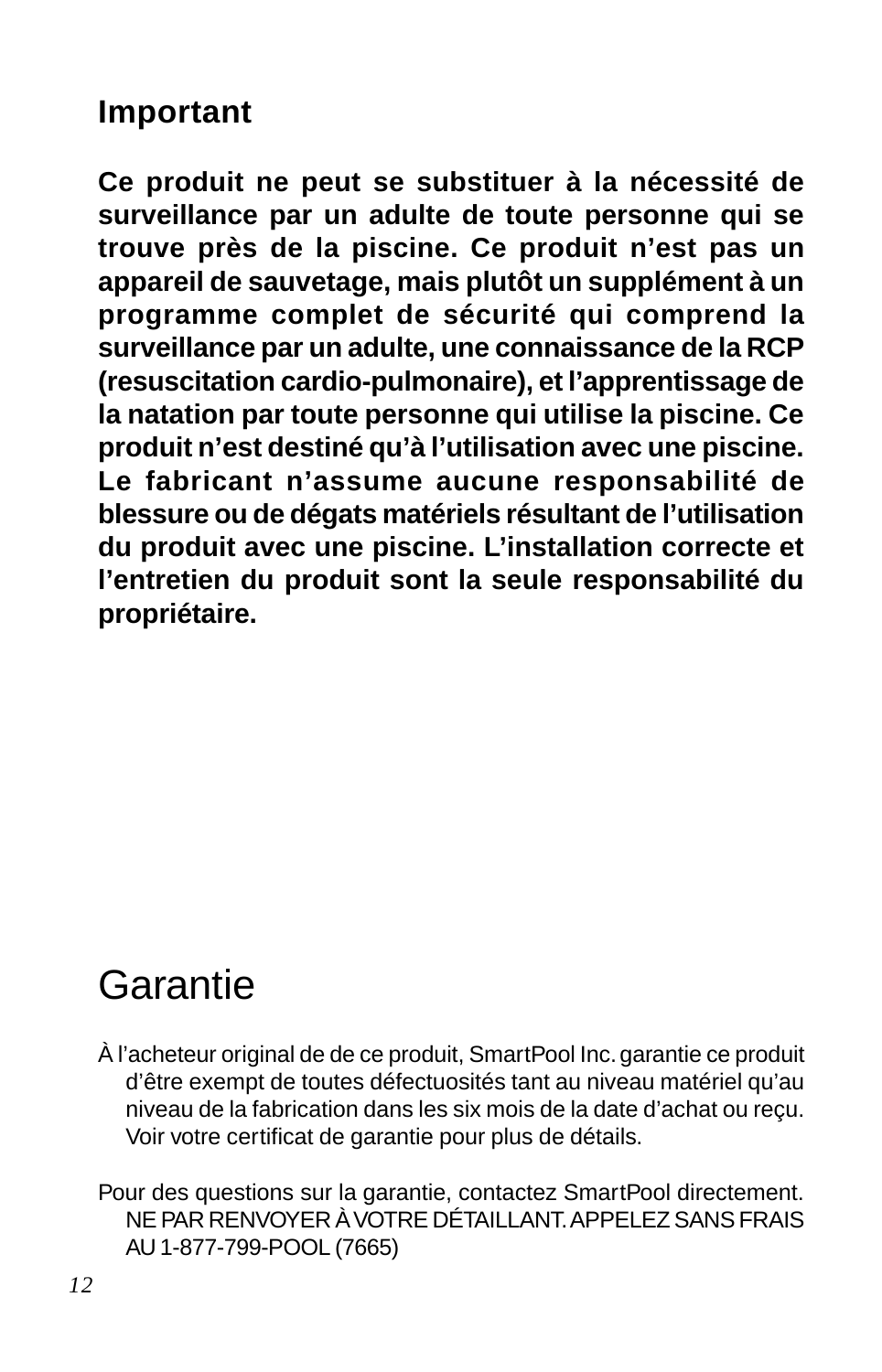

# **Assemblage du d'alarme de piscine**

Le d'alarme de piscine POOLEYE vient avec un boîtier de contrôle et un tube détecteur séparé. Avant que l'unité puisse être utilisée, les deux pièces doivent être assemblées ensemble comme suit:

Repérez la prise de téléphone au bas du boîtier de contrôle, et la fiche

de téléphone qui sort d'une extrémité du tube détecteur. Placez cette fiche de téléphone dans la prise de téléphone.

Enfoncé doucement le tube dans le fond du boîtier de contrôle. L'extrémité du tube détecteur devrait aller parfaitement dans le fond du boîtier de contrôle.

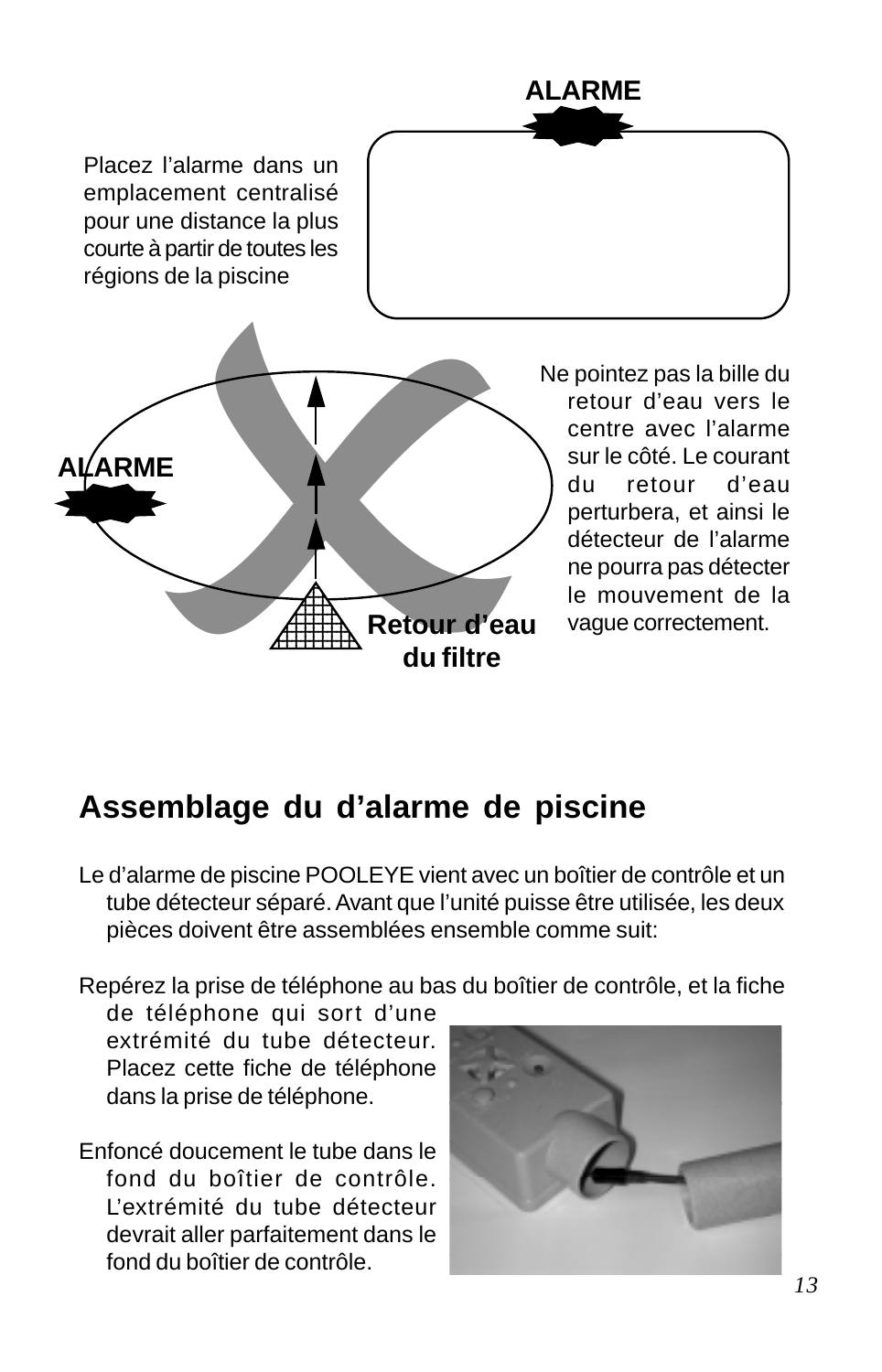# **Installation piles des**

Le d'alarme de piscine est conçu pour fonctionner avec une pile alcaline de 9V.

Après avoir installé les piles, appuyez sur le bouton  $\text{TEST}$ 

situé à l'avant de l'unité de contrôle. L'alarme sonnera soit un signal sonore ou 5 signaux sonores consécutifs. Cela dépendra si l'unité est en marche ou non.





# **Indicateur de pile faible**

L'unité a un microprocesseur encastré qui vérifie automatiquement le niveau de la pile 9V. Quand cette pile s'affaiblit, l'unité sonnera un ton sonore à toutes les 60 secondes approximativement. Vous n'avez qu'à remplacer la pile 9V quand cela se produit.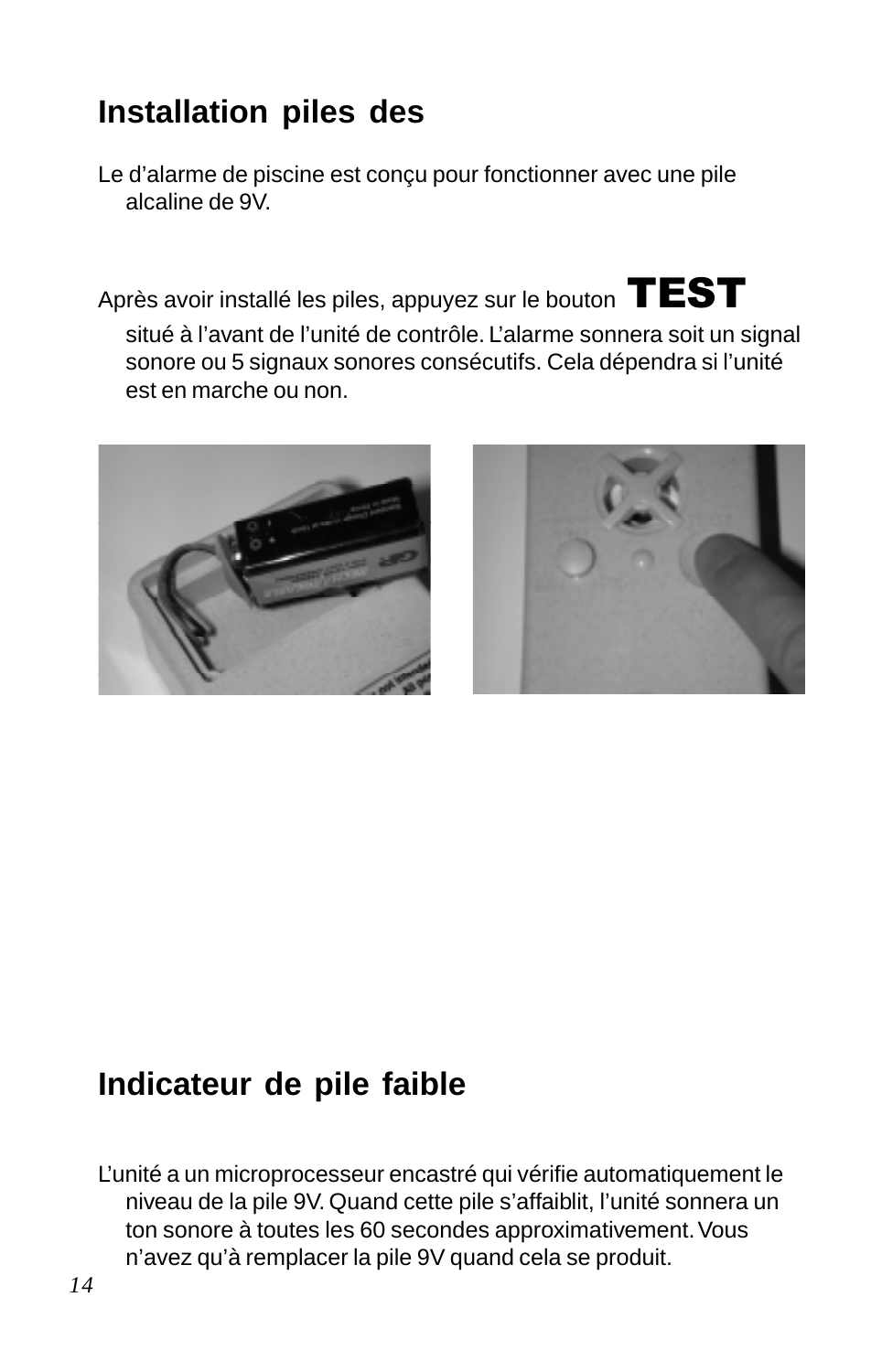# **Installation de l'alarme de piscine**

### **1. Installation sur l'échelle**

Vous trouverez inclus les deux paires de pinces

de serrage de plastique en forme de "W" pour installer l'unité sur une échelle standard de 1,9 po pour piscine ronde. Pour une





échelle d'un diamètre de 1,7 po ou 1,5 po pour piscine ronde, utilisez les adaptateurs tel qu'illustré.

L'unité doit être installée bien latéralement et bien solidement à l'échelle, autrement elle ne fonctionnera pas

correctement.

### **2. Installation au patio**

Pour installer l'unité le long d'un patio pour piscine creusée, vous utiliserez un support en acier inoxydable recouvert de poudre cuite et deux ensembles de pinces de serrage de plastique en forme de "U". Le support en métal peut être, soit boulonné sur le patio avec les deux vis en acier inoxydable ou avec l'ensemble 3M "Dual-Lock". Si votre patio de piscine est en ciment, nous vous suggérons d'enduire le patio de peinture imperméable à l'endroit où vous installerez le ruban. La peinture imperméable préviendra une migration de calcium qui attaquera l'adhésif. Assurez-vous que l'endroit est bien sec et nettoyé avant d'installer le *15*

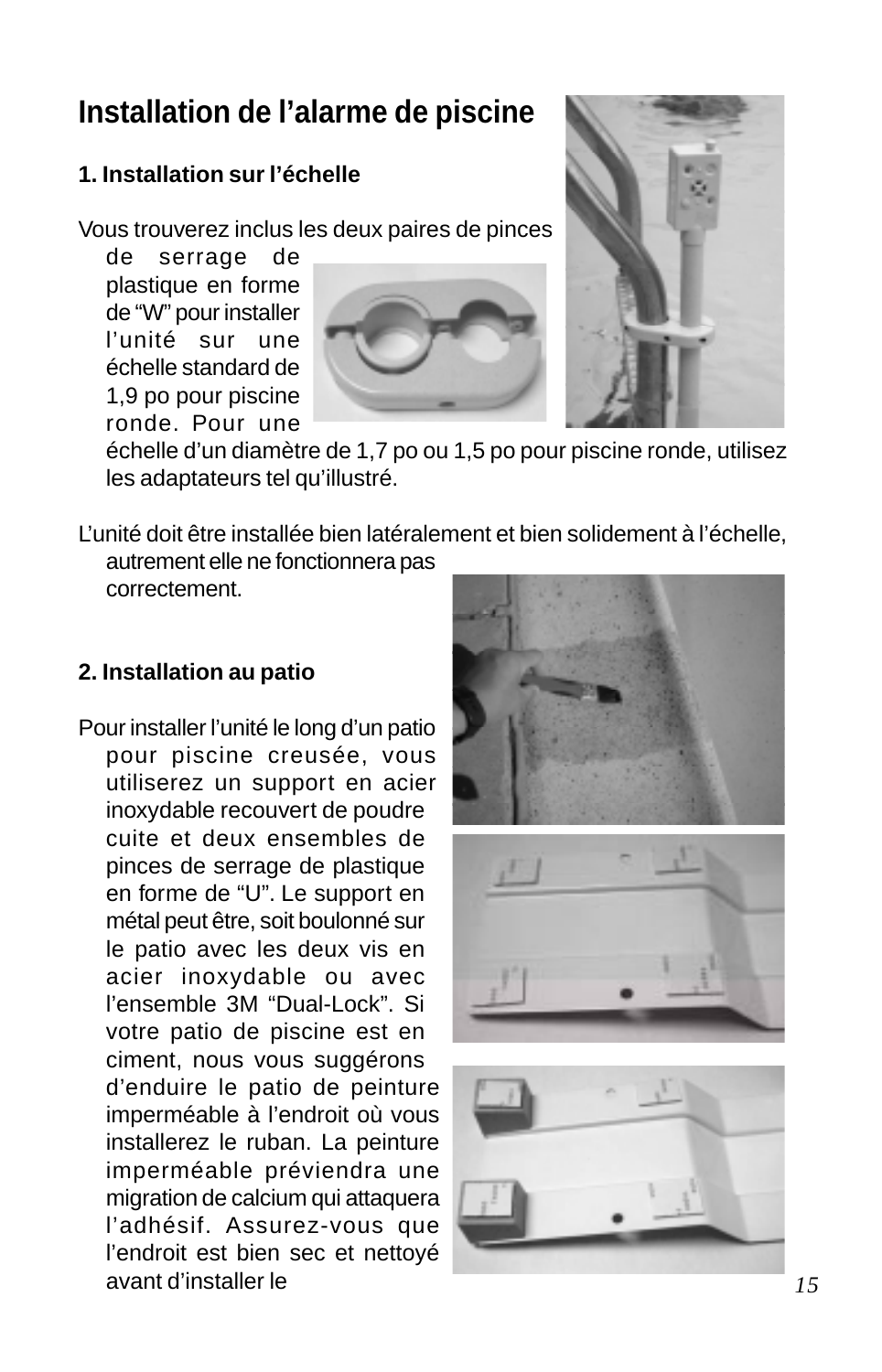- support de métal. Pressez le support fermement. L'adhésif développera une forte fixation sous pression.
- Si le patio a un rebord incliné, fixez les deux carrés de plastique à l'extrémité du support du métal pour le mettre de niveau. Utilisez le carré plus épais pour une plus grande inclinaison. Il est important que le support soit bien de niveau pour que l'unité d'alarme soit maintenue à la verticale.
- Serrez l'unité sur ce support de métal avec les 2 ensembles de pinces de serrage de plastique en forme de "U". Serrez les vis, mais ne pas faire tourner les vis dans le vide.
- Placez l'unité pour que le côté large du détecteur de mouvement soit parallèle au côté du mur de la piscine.
- Installez l'unité pour que le niveau de l'eau soit ENTRE le niveau "haute sensibilité" et le niveau "faible sensibilité ".
- Vérifiez le détecteur dans l'eau. Le détecteur flotte et devrait rester à la verticale. Si le détecteur se retrouve sur le côté, veuillez contacter votre détaillant SMARTPOOL immédiatement. Le détecteur doit rester en position verticale pendant qu'il est dans l'eau.
- Si vous devez placer l'unité près du retour d'eau, le courant fort de l'eau peut déclencher l'alarme. Si cela se produit, mettez le capuchon du détecteur sur la cage du détecteur tel qu'illustré. Placez le capuchon du détecteur contre le courant de l'eau. Veuillez noter qu'une cage de détecteur avec capuchon du détecteur réduira la sensibilité de l'unité. Vérifiez le fonctionnement de l'unité d'après les instructions décrites dans la section « Réglage de la sensibilité » avant l'usage.



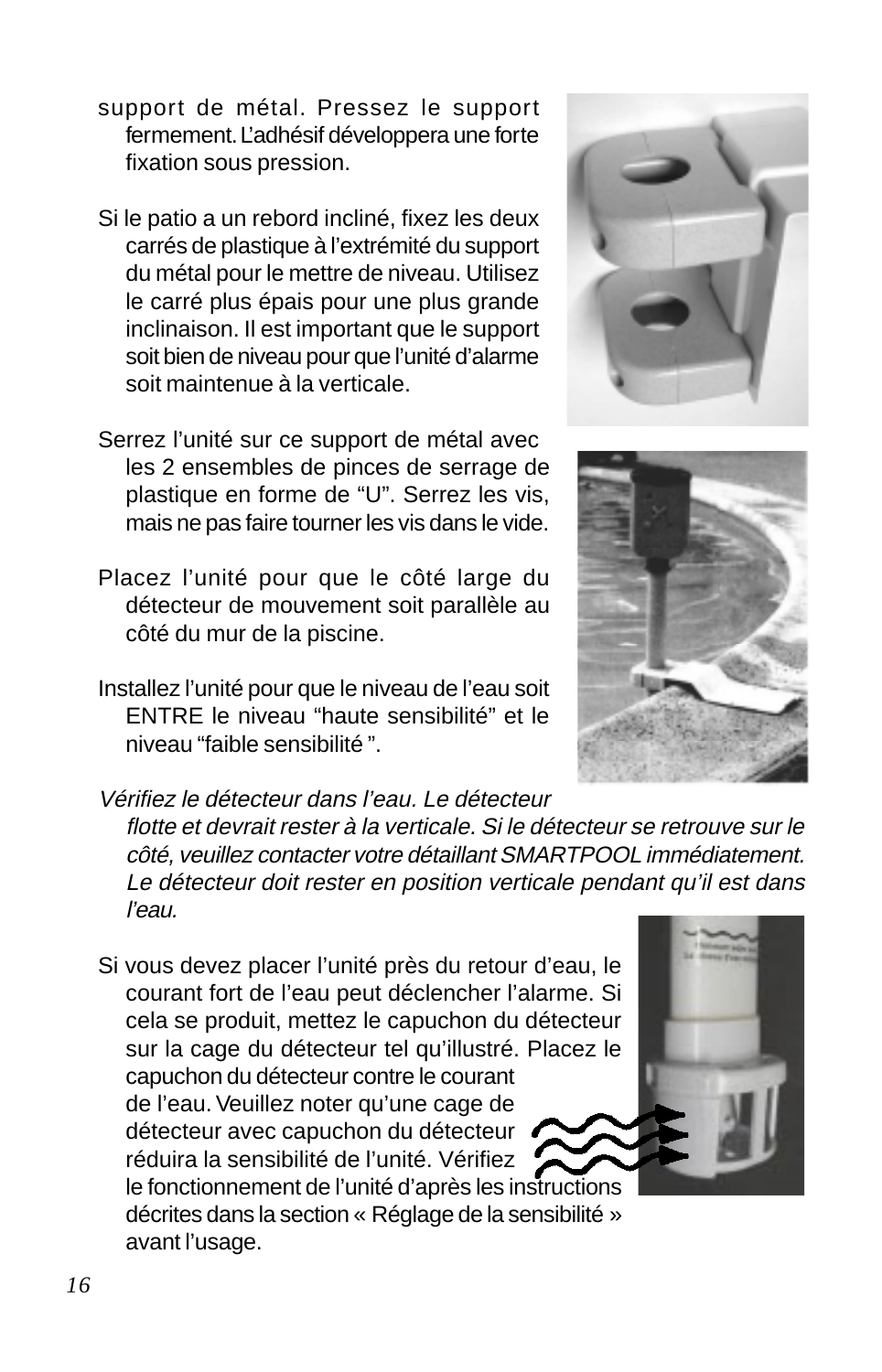# **Mise en marche de l'unité**

Appuyez sur le bouton vert (ON) et l'unité sonnera un court signal sonore pour indiquer qu'elle est en marche. La sirène de l'alarme sonne quand le détecteur détecte tout mouvement de vague dans l'eau. Par conséquent vous devriez attendre quelques minutes pour que les vagues dans l'eau se calment avant de mettre l'unité en marche.



Si l'alarme sonne immédiatement après que vous aurez appuyé sur le bouton vert (ON), vérifiez l'installation de l'unité d'alarme. Si l'unité n'est pas installée solidement, en appuyant sur le boîtier de contrôle vous causerez le déclenchement de l'alarme. Si l'alarme continue de sonner à chaque fois que l'unité est mise en marche, veuillez lire la section « Réglage de la sensibilité ».

# **Mettre l'unité hors tension**

Appuyez et maintenez le bouton vert (ON) et le bouton jaune (RESET - RÉINITIALISER) simultanément pendant 3 secondes, jusqu'à ce que vous entendiez 5 signaux sonores consécutifs. L'unité est alors hors tension.



# **Réinitialiser l'unité**

Appuyez sur le bouton jaune (RESET – RÉINITIALISER) pour éteindre la sirène. Ceci réinitialisera automatiquement l'unité à la mise en marche.

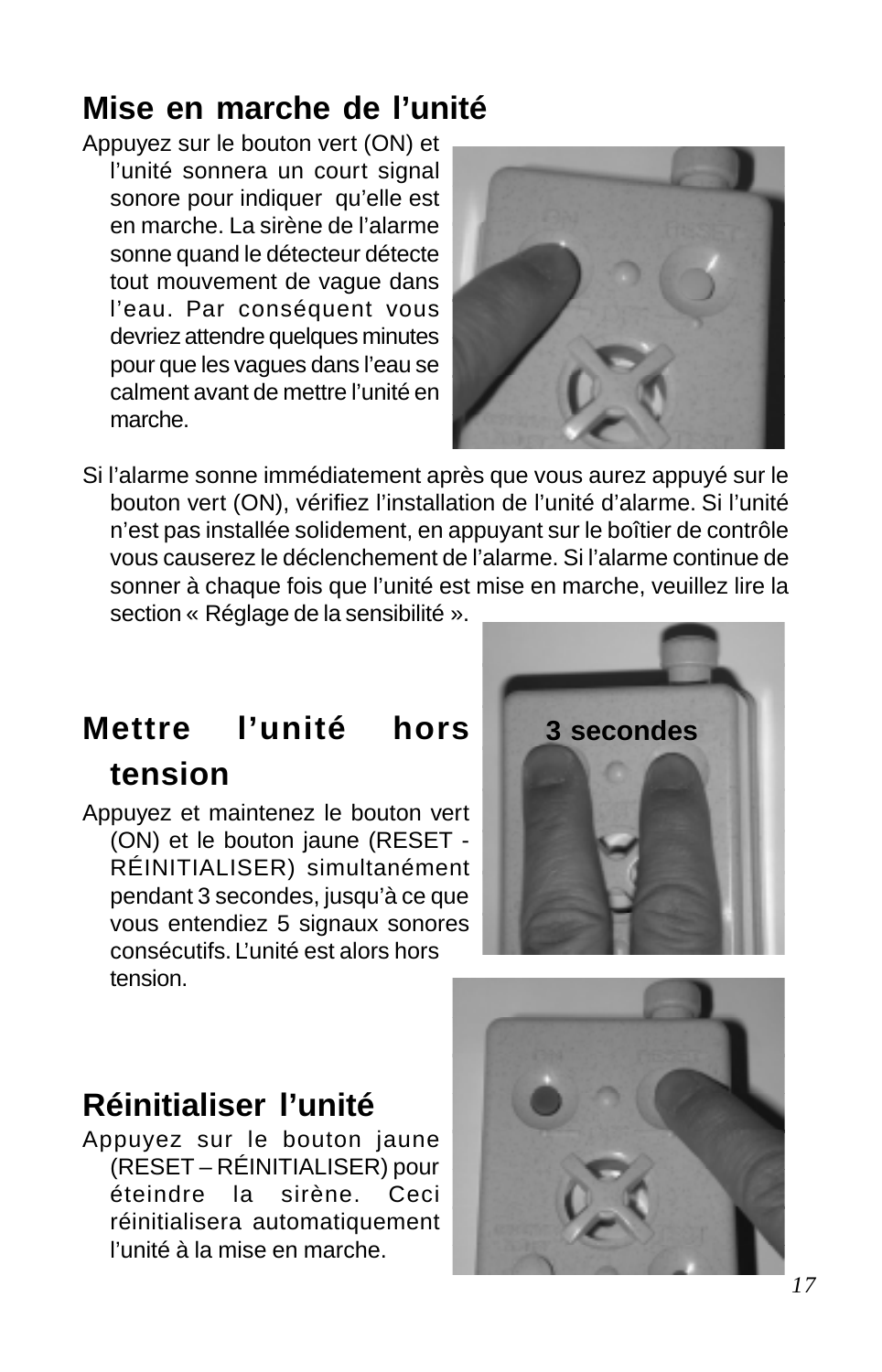# **Réglage de la sensibilité**

### **1. L'interrupteur du réglage de sensibilité**

- La façon la plus efficace de régler la sensibilité est de déplacer la pièce de réglage de sensibilité du détecteur située au bas du tube détecteur.
- Dévissez les deux vis sous le détecteur.
- Déplacez la pièce de plastique avec la flèche pointée à "H" si vous voulez une plus haute sensibilité ou à "L" si vous voulez une faible sensibilité. L'unité est préréglée à "H" à l'usine





- Si vous devez placer l'unité près du courant du retour d'eau, enclenchez le capuchon sur la cage du détecteur en faisant face à la direction du courant de l'eau. Voir la section « Installation de l'alarme de piscine ».
- NOTE: Le capuchon réduira la sensibilité. Testez l'unité tel que décrit dans la section « Tester le fonctionnement de l'unité d'alarme » avant l'usage.

### **2. Profondeur d'immersion**

Le détecteur au design breveté peut détecter tout mouvement de vague sous-marine causé par un objet qui tombe dans l'eau. La sensibilité de ce détecteur dépend de la profondeur d'immersion. L'unité sera plus sensible si elle est placée plus proche de la surface de l'eau.

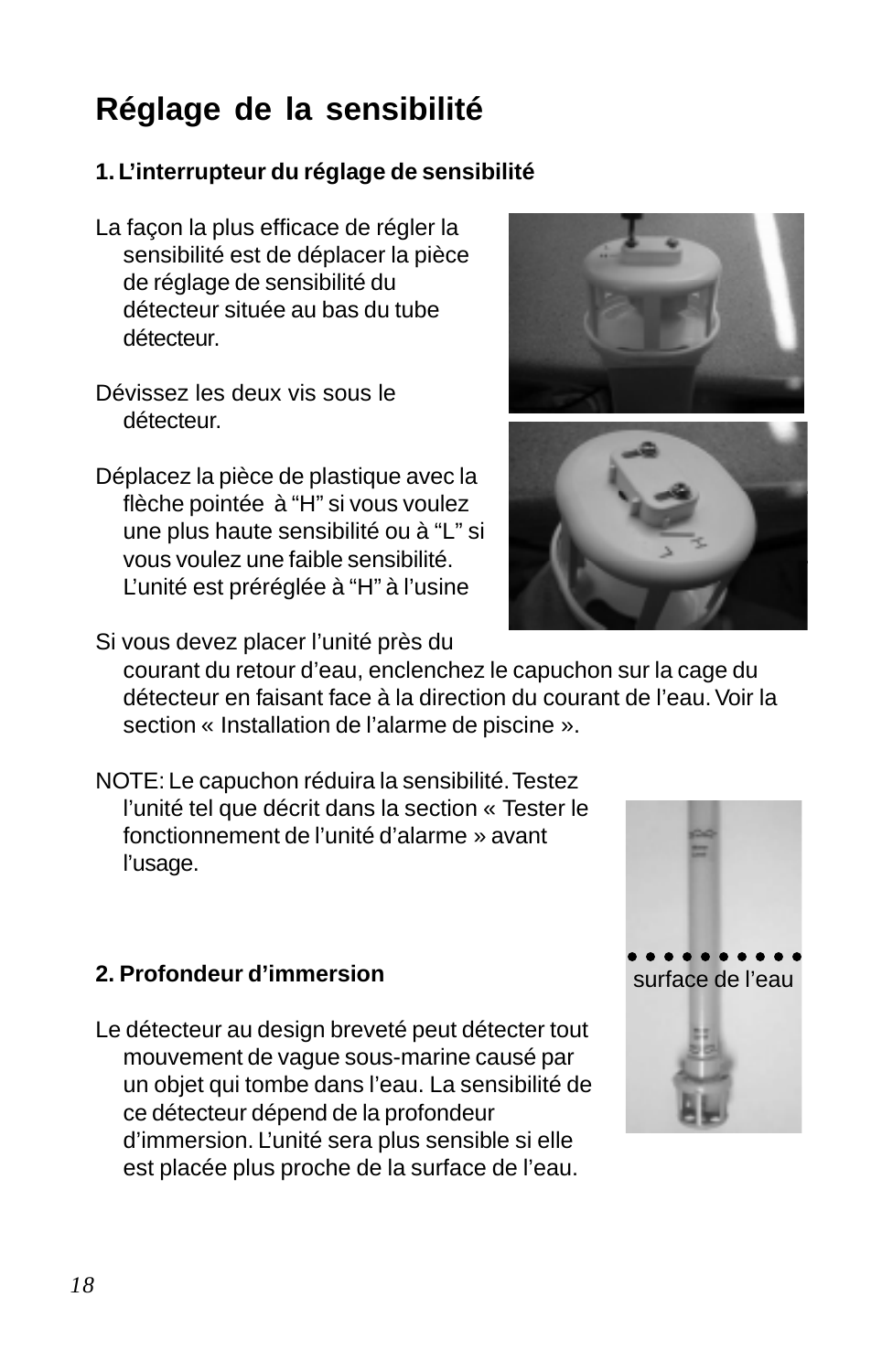# **Tester le fonctionnement de l'unité d'alarme**

- Remplissez un seau de 20 litre au 1/3 avec de l'eau et laissez tomber le seau d'une hauteur de quelques pouces de la surface de l'eau. La vague créée devrait activer l'alarme. Si ce test est nul, réglez la sensibilité (voir la section « Réglage de la sensibilité »).
- Entre chaque test, vous devriez éteindre l'unité et attendre que l'eau se stabilise.
- Répétez le même processus à tous les emplacements de votre piscine. Si l'alarme ne sonne pas, déplacez l'unité d'alarme à un autre endroit et essayez de nouveau. Si vous trouvez une zone

morte dans votre piscine, ceci peut être une indication que vous avez besoin d'une deuxième unité d'alarme.

Ne pas utiliser l'unité tant que les résultats de test ne sont pas satisfaisants.



NOTES IMPORANTes:

- **Pour les piscines plus grandes que 5.5 m par 11 m en forme de L ou autres formes de piscines, il se peut que vous ayez besoin de plus d'un d'alarme de piscine pour un rendement efficace.**
- **L'unité d'alarme de piscine devrait être capable de détecter un objet qui pèse plus de 7 kg.**